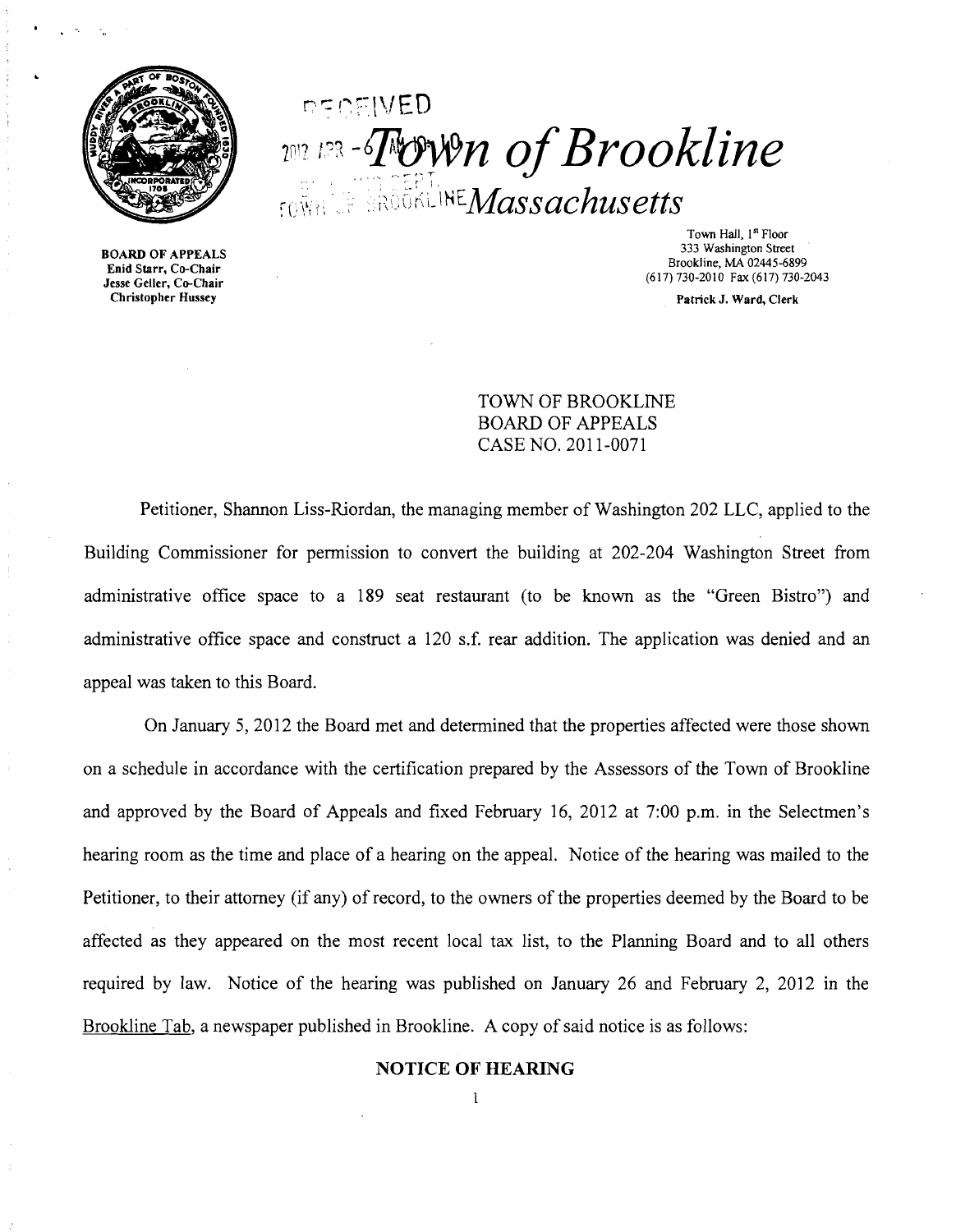Pursuant to M.G.L. C. 39, sections 23A & 23B, the Board of Appeals will conduct a public hearing to discuss the following case: .

Petitioner: Shannon Liss Riordan Owner: Washington 202, LLC Location of Premises: 202 WASHINGTON ST Date of Hearing: February 16, 2012 Time of Hearing: 7:00 p.m. Place of Hearing: Selectmen's Hearing Room, 6<sup>th</sup> Floor

A public hearing will be held for a variance and/or a special permit from

- 1) 5.20; Floor Area Ratio, variance required.
- 2) 5.09.2aandk; Design Review, special permit required.
- 3) 5.43; Exceptions to Yard and Setback Regulations, special permit required.
- 4) 5.60; Side Yard Requirements, variance required.
- 5) 5.70; Rear Yard Requirements, variance required.
- 6) 6.02; Table of Off-Street Parking Requirements, variance required.
- 7) 6.06; Off-Street Loading Regulations, to be determined.
- 8) 8.02.2; Alteration or Extension, special permit required.
- 9) Modification, as necessary, of Board of Appeals Decisions #1883,2086,2464, and 3629.

of the Zoning By-Law to construct a parking area to convert the existing building into a restaurant with seating for up to 189 patrons and construct an addition of 120sf. at 202 WASHINGTON ST

Said premise located in a G-2.0 (general) business district.

*Hearings, once opened, may be continued by the Chair to a date and time certain. No further notice will be mailed to abutters or advertised in the TAB. Questions regarding whether a hearing has been*  continued, or the date and time of any hearing may be directed to the Zoning Administrator at 617-734-*2134 or check meeting calendar* 

*at:http://calendars.town.brookline.ma.usIMasterTownCalandarl?FormID= 158.* 

The Town of Brookline does not discriminate on the basis of disability in admission to, access to, or *operations ofits programs, services or activities. Individuals who need auxiliary aids for effective communication in programs and services of the Town of Brookline are invited to make their needs known to the ADA Coordinator, Stephen Bressler, Town ofBrookline,* 11 *Pierce Street, Brookline, AU 02445. Telephone:* (617) *730-2330,. TDD* (617) *730-2327.* 

## Enid Starr Jesse Geller Christopher Hussey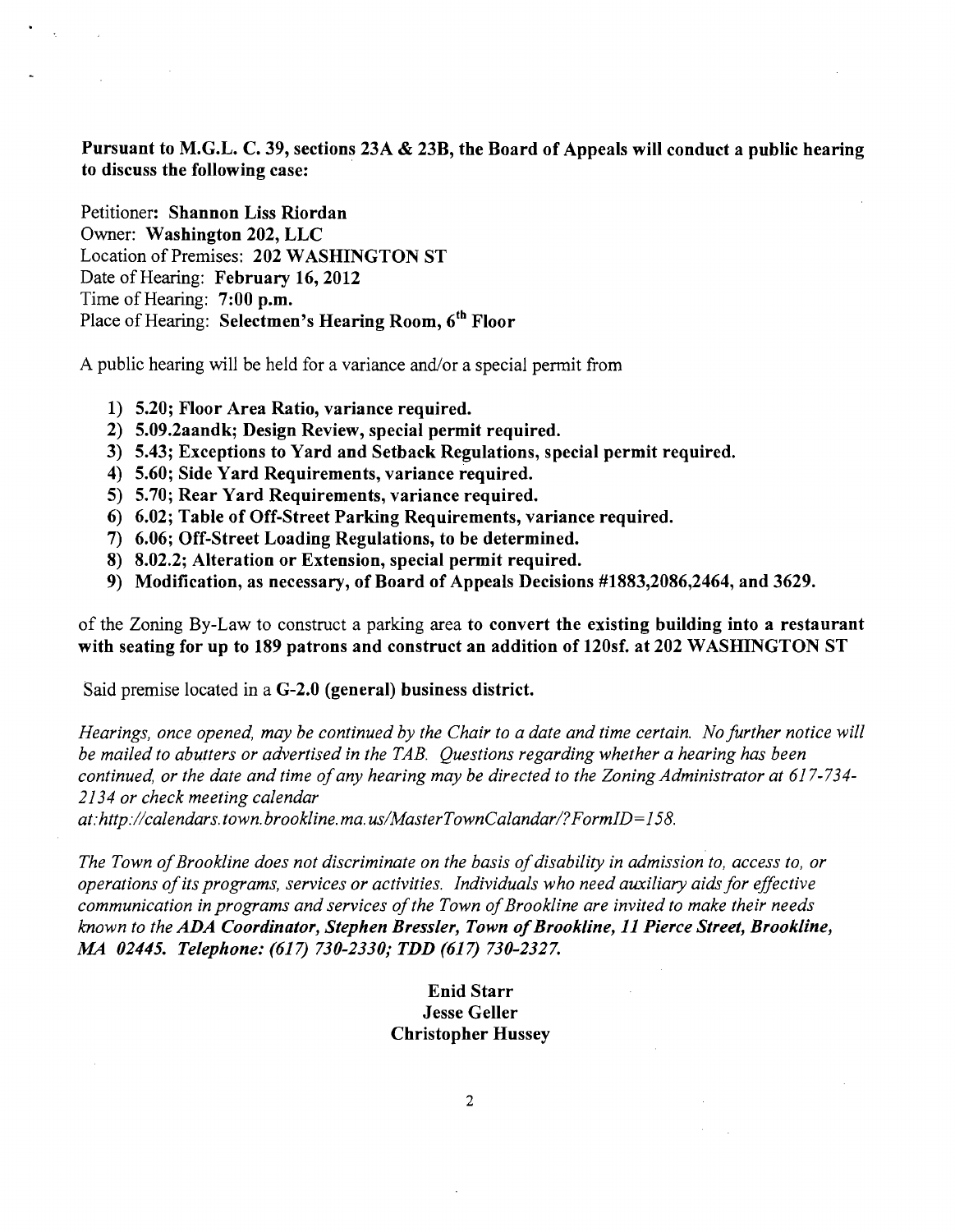At the time and place specified in the notice, this Board held a public hearing. Present at the hearing were Board Members, Jonathan Book, Lisa Serafin, and Mark Zuroff. The case was presented by the attorney for the petitioner, Robert L. Allen Jr., 300 Washington Street, Brookline MA 02445. Also in attendance was the petitioner Shannon Liss-Riordan, managing member of Washington 202 LLC.

Mr. Allen described the property located at 202 Washington Street, Brookline, Massachusetts as well as the intention of the petitioner if relief is granted, explaining: The petitioner purchased this property about a year ago from an affiliate of Brigham and Women's Hospital for the purposes of bringing back a restaurant to this location. Their purchase ensures the property would be subject to real estate and personal property taxes. Prior restaurants go back about 80 years at this location include Bok Choy, Pacifico, Davios and Village Coach House. The goal of the petitioner is to bring some life to this wonderful building with the grand front façade and make a minor 120 ft addition to the rear of the building just to make it more serviceable for the staff of the restaurant. Mr. Allen explained that the restaurant will occupy the basement, first and the second floor, with a function room on the second floor where there was once an apartment and now an office. The fare will be American cuisine, showcasing what regional farmers have to offer with a variety of seasonal dishes. Ms. Liss-Riordan's cousin is a master chef in Austin, Texas and he will be moving up here to open the restaurant. The current concept is to have a real family restaurant where parents can dine on the first floor and children can eat in the downstairs level, ordering off a different menu under the supervision of staff. Mr. Allen suggested that this concept puts non-drivers in the basement, which reduces the number of vehicles. There will also be a take-out counter with a separate entrance on the first floor (using an existing doorway). The third floor of the building will remain as administrative office space, either for the applicant or as a rental unit.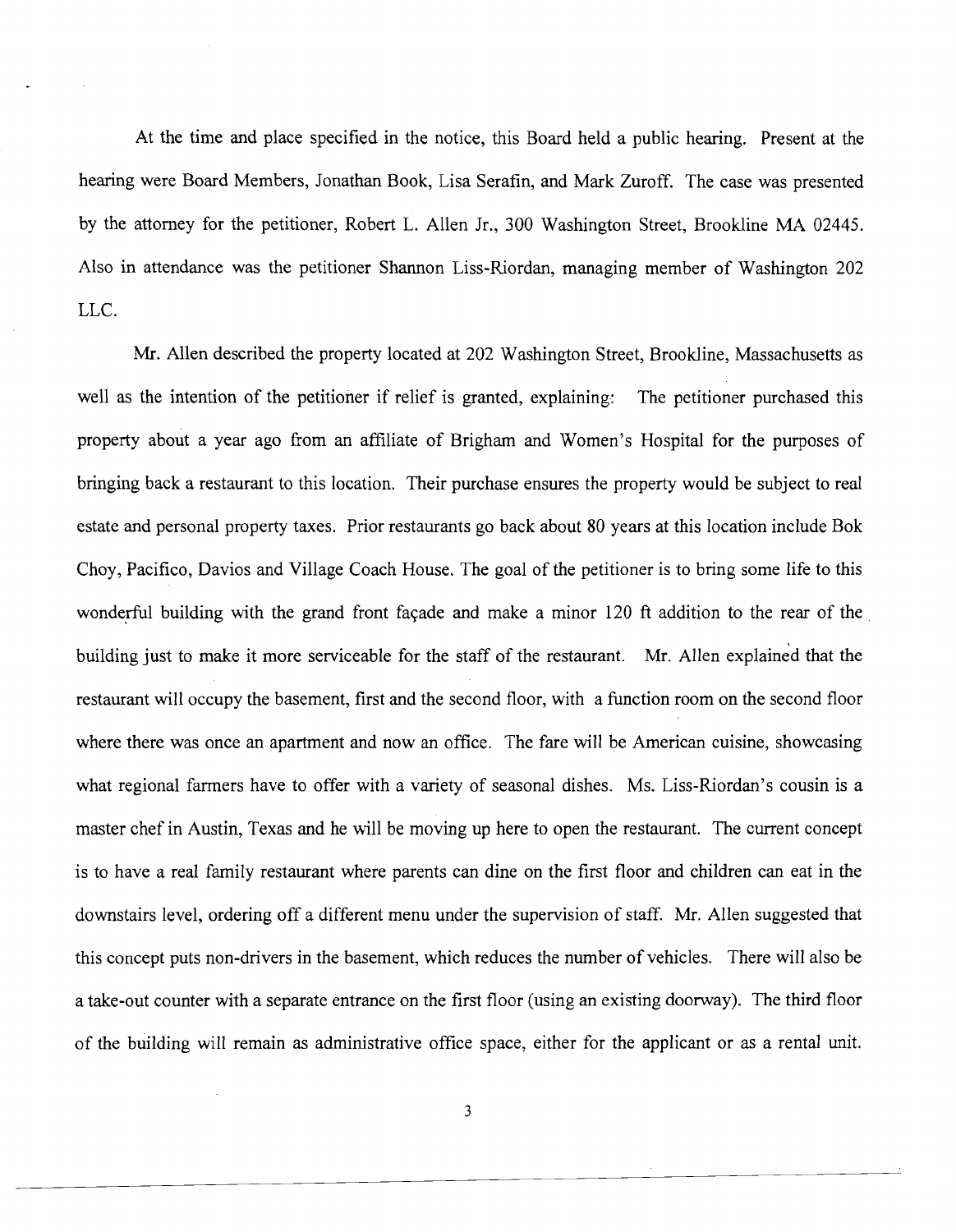When last used as a restaurant there were 126 seats. The current proposal is for 189 seats (due to the 2<sup>nd</sup> floor function/overflow area) but that number may come down as plans are finalized.

Mr. Allen provided the Board with visual plans of the premises and described the change of entrance way on the façade of the building, general flow of the restaurant, floor plans on all three floors, and described the proposed addition in the rear which would facilitate employee exit/entrance from the second floor. Mr. Allen discussed several zoning issues regarding the proposal. He first went into detail regarding Design Review, pursuant to Section 5.09.2.a & k. Regarding the relation of buildings to the fonn of the streetscape and neighborhood, Mr. Allen stated that there are no proposed alterations to the front façade. There will be signage, which will need approval and the removal of the interior window coverings on the first floor will help reactivate this storefront and this section of the streetscape. Regarding parking, Mr. Allen stated that there is no parking on site, but the site has previously been a restaurant for many years. The property is located within one block of the MBTA D-line Brookline Village T-stop, bus stops for the #60, #65 and #66 bus lines, and three public Town-owned parking lots. Close attention will have to be paid to monitoring the deliveries to avoid traffic impacts on the Washington Street/Route 9 intersection.

Mr. Allen also discussed issues regarding the Special Pennit, pursuant to Section 9.05, stating that the ZBA had found on three (3) previous occasions that the requirements of Section 9.05 were met prior to the granting of relief in the prior petitions relating to this site. Further, under Section 5.43, the ZBA may waive dimensional requirements by special pennit if the applicant provides counterbalancing amenities. Right now the building goes all the way to the lot line, a  $10' \times 12'$  single story stair addition to the rear of the building is being proposed to accommodate accessibility to the second floor of the restaurant for employees. The new addition will be clad in clapboard, and will be pushed way in from the current lot line. This addition will not be visible from any street. As a counterbalancing amenity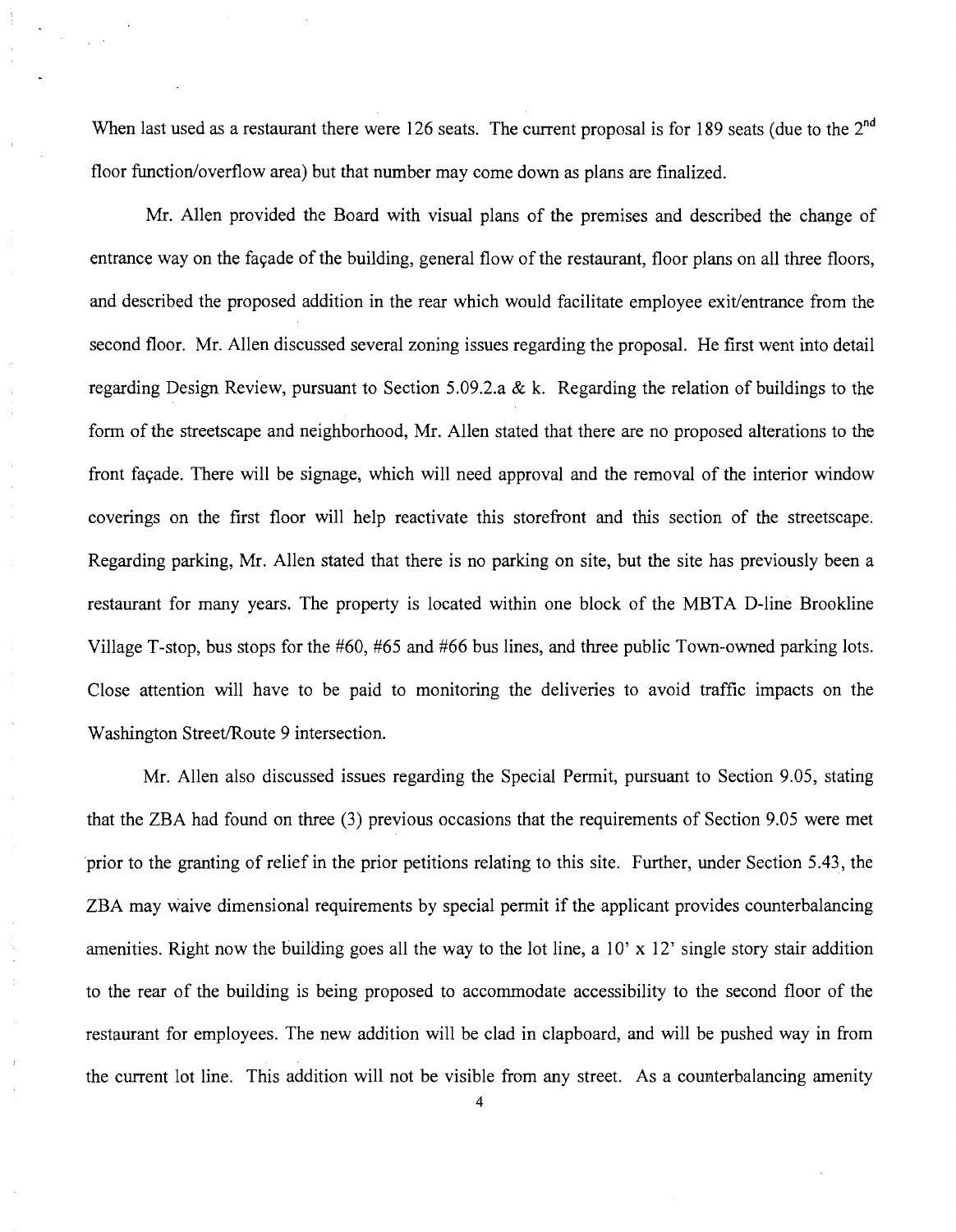Mr. Allen proposed - and the Planning Board agreed - that replacing the vinyl on the two bump outs in the rear of the building with clapboard to match the addition is an adequate amenity as this material is more appropriate for a building with this significance. There will be new energy efficient mechanical equipment installed on the roof to accommodate a charcoal filter to assist in the elimination of odors. Thus, in looking at this addition, Mr. Allen stated that (1) the specific site is an appropriate location; (2) there will be no adversely affect the neighborhood; (3) no nuisance or serious hazard to vehicles or pedestrians exists; (4) adequate and appropriate facilities will be provided for the proper operation; and (5) development will not have a significant adverse effect on the supply on housing available for low and moderate income people..

Chairman Book asked whether there would be any visual impact to the abutters. Mr. Allen stated that the visual impact would be minimal and that any change would be offset by an updating of ventilation on the exterior of the building. Chairman Book then asked Mr. Allen to address the variance requirements. Mr. Allen stated that under Section 5.20, the proposed increase caused by the addition will necessitate a variance. Again, Mr. Allen stated that the Board found on three (3) previous occasions that the requirements for a variance had been met and granted similar requests for relief. A prior variance at this location was granted for an 89 sf increase. The requested increase by the petitioner is for only 120 sf to provide staff with the ability to go from the kitchen up to the  $2^{nd}$  floor rather than going all the way around to the front of the building to go up the stairs. This proposed addition is not visible from the front of the building and does not in any way effect the streetscape. Further, the entire structure is bounded by the property line. Because the lot is enclosed on three sides, and there is no access to the rear of the property, there is no ability to find another location for this stairwell, and the full beneficial use of the parcel is inhibited, resulting in financial hardship to the petitioner. So the uniqueness of the shape of the structure  $-$  compared to others in this zoning district  $\cdot$  prevents the Petitioner from having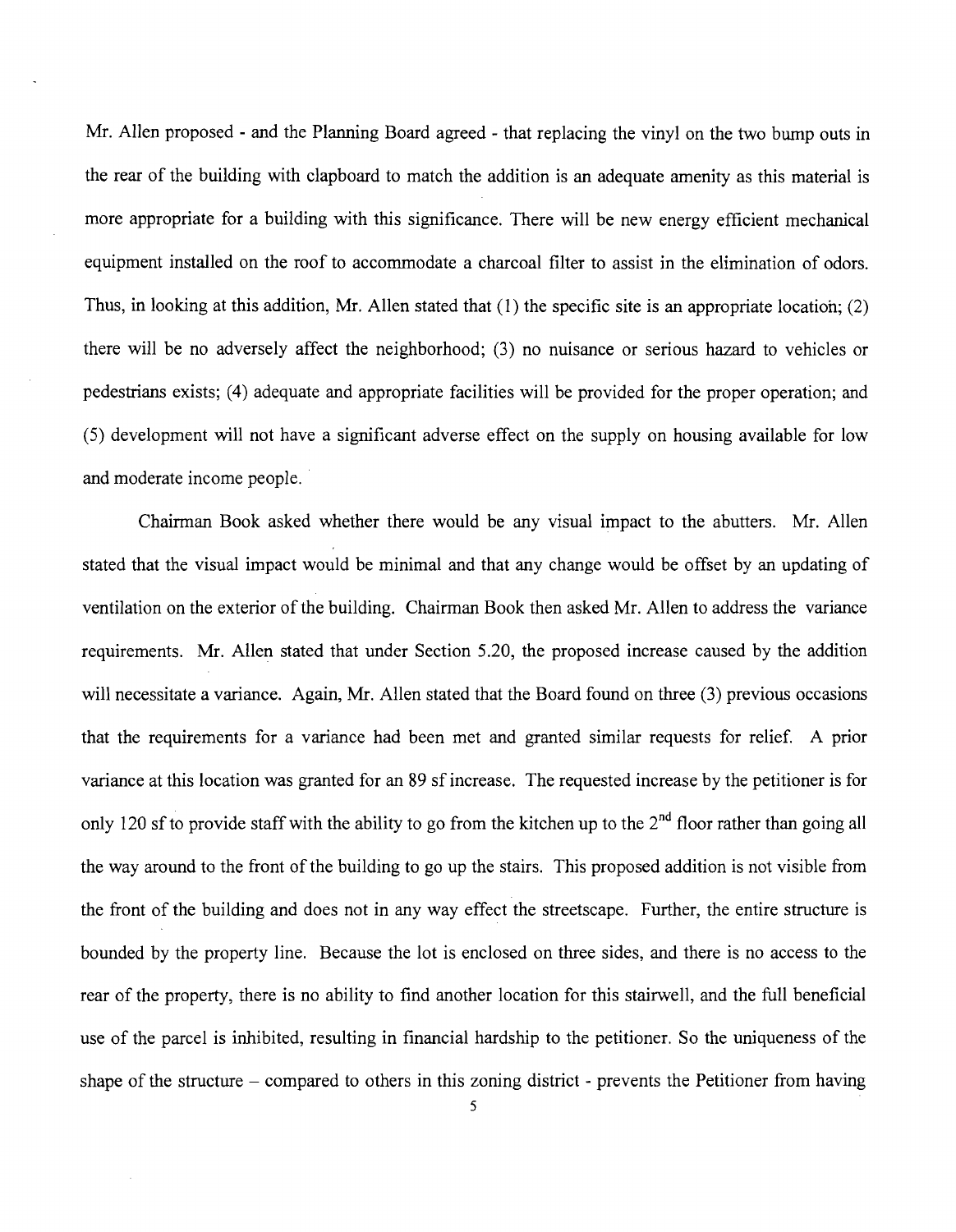an alternative way to accomplish this goal. In fact, the property is so tight and the building so old there is not even a rear stairwell and a long time easement is in place for the use of the fire escape for egress to the rear, and for storage of waste materials under the fire escape. This creates a substantial hardship to the operation of the restaurant, and this 120 foot addition can be done without any detriment to the public good and without nullifying or substantially derogating from the intent or purpose of the by-law.

Board Member Serafin asked how the Petitioner planned to deal with trash. Mr. Allen stated that the Selectmen would make a solid trash removal plan a condition of the liquor license, which is on for a hearing Feb. 28, 2012. Mr. Allen stated that the trash plan would be similar to the local restaurant La Morra, with trash picked up daily from the front portion of the building. The rear of the property is somewhat unfeasible as it would be a tight space for a garbage truck. Chairman Book inquired as to why the second floor addition was needed. Mr. Allen stated that the bump-out on the second floor is proposed to enclose a staircase leading the rear exit. In order to have the swing room for the stairwell, the bump out is required. Other restaurants in this space didn't use the second floor for functions and did not require a means of egress. Chairman Book inquired further about the uniqueness of this structure. Mr. Allen stated that it encompasses the entire footprint of the lot, and while many buildings in the area encompass the width of their respective lots, it is very rare to have the full lot encompassed with no parking or additional space in the rear. Mr. Allen also state there is a hardship  $-$  in order to use the second floor as a restaurant, which allows the petitioner the ability to make the restaurant financially viable, the addition is required. There is no other viable way to put a staircase in the structure as it stands.

Mr. Allen then discussed parking spaces pursuant to Section 6.02. He stated that the restaurant with 189 seats and office use would require a total of 39.8 or 40 spaces, but where the office is not being changed  $-$  as is the case here  $-$  the focus would be on the part of the building that is changing its use or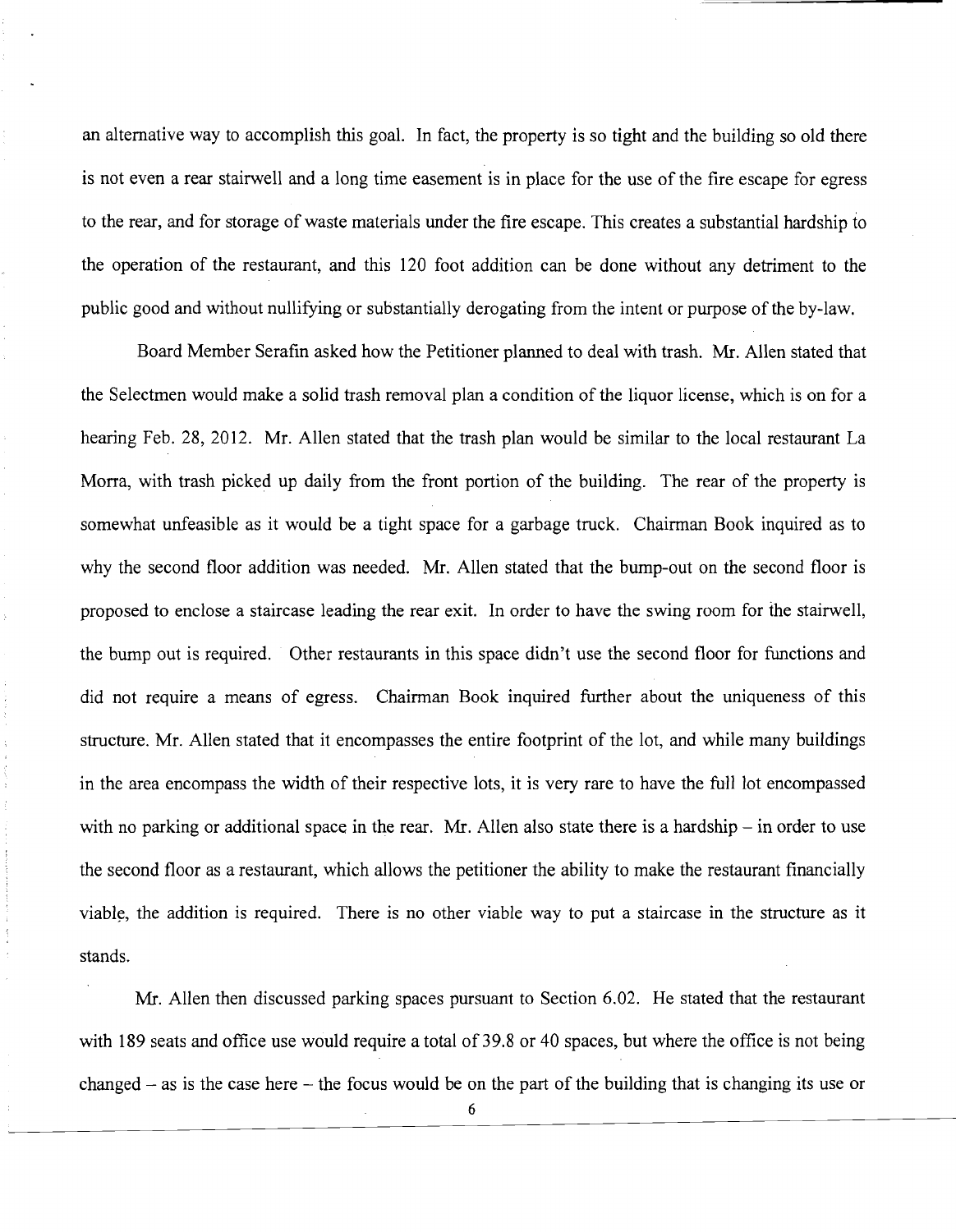the 189 spaces which would require 38 spaces (5 seats for every one space or 189 divided by 5). There would be a credit of 10 parking spaces (which would be credited form the existing use) leaving a need for 28 additional parking spaces. This does not even take into account that fact that the petitioner envisions the 2<sup>nd</sup> floor as more of a function room and the basement serving mainly children. Pursuant to Sec 6.02.l.b this Board can waive up to 50% by special pennit if certain provisions are met, leaving the need for a variance for 14 parking spaces. It is important to note that if this restaurant, which had been a restaurant for over 80 years, did not change its use approximately a few years ago, this request would be for a variance for only 2 spots. Mr. Allen suggested as a business owner in Brookline Village, this is one business district that can handle additional parking, with plenty of parking spots available during the peak times of the restaurant (dinner hours) including 46 spots in Webster/Kent  $-49$  spots in Lower Kent and about 68 spots along Station Street all of which have vacancy at after work hours; there is also plenty of rental parking at the garages at 1 and 2 and 10 Brookline Place. There is also a fallback, as was done by Davios, to have valet parking. Further, Mr. Allen stated that there is adequate public transit (bus and train) and plenty of public parking available during peak evening hours in Brookline Village. The petitioner will further provide incentives for our employees to use public transportation.

Mr. Allen concluded by stating that the uniqueness of the shape of the structure being landlocked and encompassing the entire lot boundary prevents the Petitioner from having the ability to create any parking in the rear of the property creating a hardship. There is a long history of this property being used as a restaurant, and there were no found no record of any complaints about the parking, either the lack thereof or the need for more, or causing traffic in front of the establishment. In fact it is important to note that on two separate occasions this Board granted a relief to reduce parking and that was at a time when there was actually more completion for parking during the evening hours as the old Hearthstone Plaza theater was located 100 yards from this location. The benefit of this hindsight clearly

7.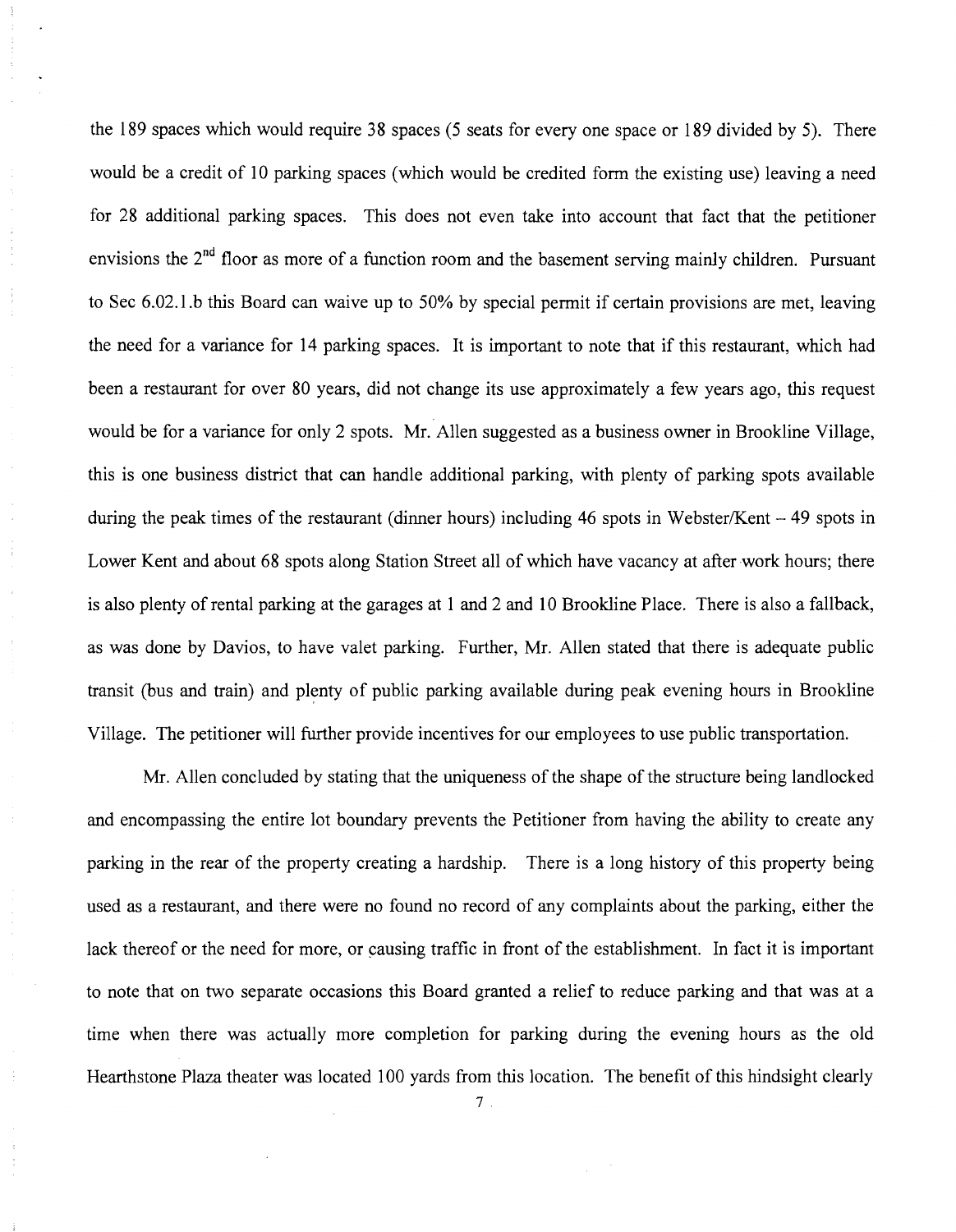shows that this variance can be issued without any detriment to the public good and without nullifying or substantially derogating from the intent or purpose of the by-law. And for the reasons previously stated, the Special permit standard can be met at this location

Chairman Book asked why the Petitioner was using a five chair standard for calculating parking spaces. Courtney Synowiec from the Planning Department stated that the restaurant qualifies as a "public assembly" in a G.2 district having more than 5,000 sq.ft. All restaurants are categorized as "public assembly" under 6.02.3. Chairman Book asked whether the petitioner has considered renting parking spaces. Mr. Allen stated that while they originally considered valet parking, they thought it could become an issue with neighbors. If parking becomes an issue they will look into renting spaces. Chairman Book inquired as to the historical significance of the building. Ms. Synowiec from planning stated that it was built in 1869 and was the first brick building in Brookline Village.

Chairman Book asked whether anyone in attendance wished to speak in favor of or against the proposal. Robert Daves of 9 Upton Road spoke in favor of the petition, stating that he is neighbors with Ms. Liss-Riordan and feels that a locally sourced and operated restaurant would be good for the area. Linda Plazonja, 167 Walnut Street, spoke in support of the petition. Ms. Plazonja is a professional chef and blogger and thinks that Green Bistro would be an excellent addition to the community and would support sustainable practices. Karen Kraut of Coolidge Corner spoke in favor of the proposal. Ms. Kraut thought the child facility would be a welcomed addition to dining in the area.

No one rose to speak against the proposal. Susan Hoffman, who manages the property directly behind 20-2 Washington Street, was concerned about construction on the site, but did not oppose the project. Susan Weiss, 10 White Place, did not oppose the project, but opposed the addition of valet parking, if the petition intended to do that in the future.

Courtney Synowiec, Planner, delivered the findings of the Planning Board.

8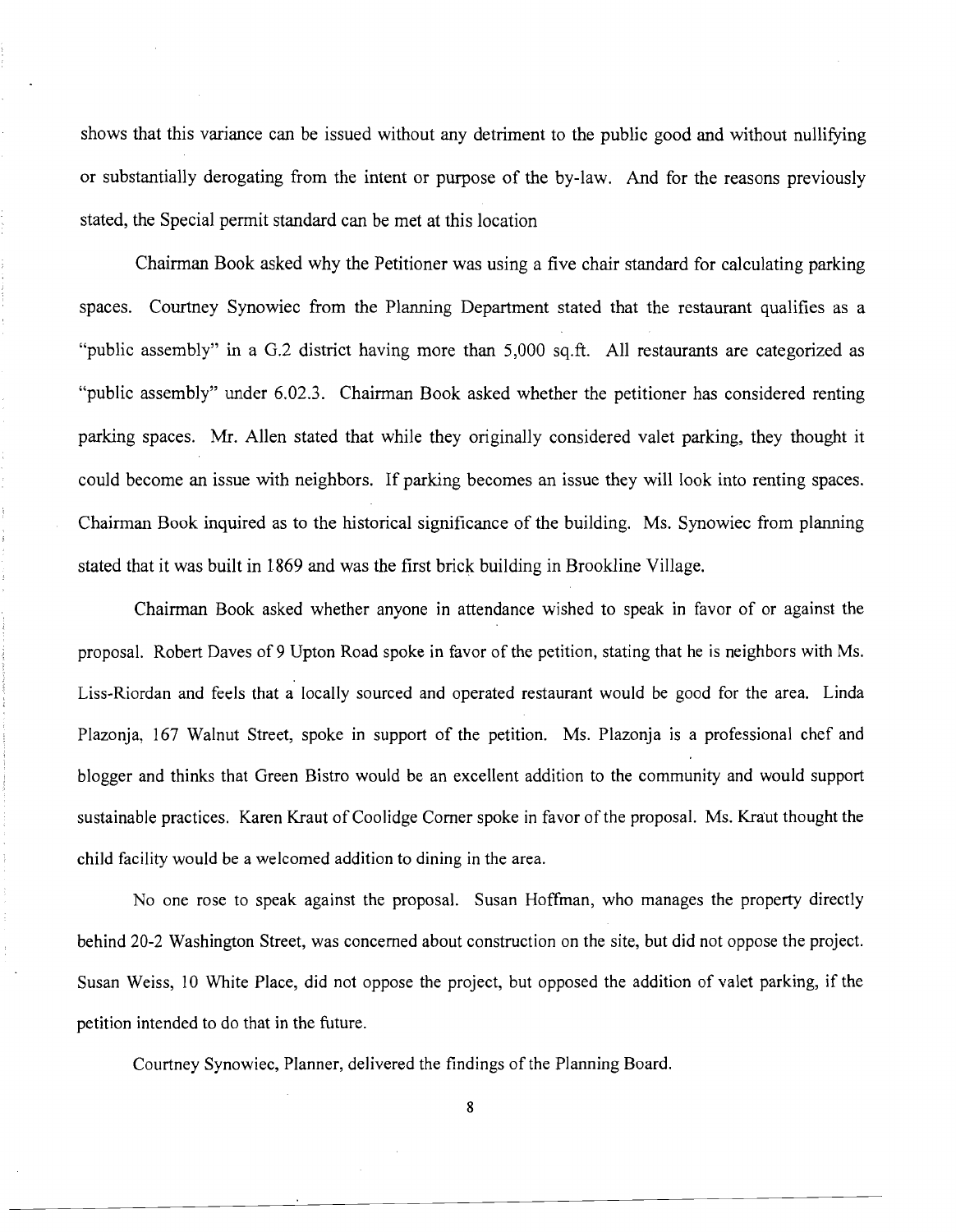*Section 5.09.2.a & k – Design Review: Alterations to the facades of buildings on Beacon Street require design review. A community and environmental impact and design standards statement has not yet been submitted, but the most applicable standards are as follows:* 

*Relation ofBuildings to the Form ofthe Streetscape and Neighborhood:* The applicant is not proposing any alterations to the front fayade at this point in time. However, the applicant will be submitting plans for the installation of signage [there currently is none on the building] and removing the interior window coverings on the first floor which will help reactivate this storefront and this section of the streetscape.

*Circulation:* The property currently has no parking on site, but has previously been a restaurant for many years. The property is located within one block of the MBTA D-line Brookline Village Tstop, bus stops for the #60, #65 and #66 bus lines, and three public Town-owned parking lots. However, the restaurant use will require deliveries and attention should be paid to the size of the delivery vehicles and the times of the day during which they make deliveries to avoid traffic impacts on the Washington Street/Route 9 intersection.

*Advertising Features:* The applicant will need to submit any signage for the new restaurant to the Planning Board for review and approval.

| Floor Area              | <b>Allowed</b> | <b>Existing</b> | <b>Proposed</b> | <b>Finding</b> |
|-------------------------|----------------|-----------------|-----------------|----------------|
| <b>Floor Area Ratio</b> |                | 3.03            | 3.06            |                |
| (% of allowed)          | 00%            | 52%             | 55%             | Variance       |
| Floor Area (s.f.)       | 3.732          | 5,660           | 5,780           |                |

### Section  $5.20$  – Floor, Area Ratio.

Section 5.60 – Side Yard Setback

Section 6.02 – Table of Off-Street Parking Requirements

Section 6.06 - Off-Street Loading Requirements

| <b>Dimensional Requirements</b> | <b>Required</b> | <b>Existing</b>    | Proposed           | <b>Relief</b>                          |
|---------------------------------|-----------------|--------------------|--------------------|----------------------------------------|
| <b>Side Yard Setback</b>        |                 | ω,                 |                    | Complies                               |
| <b>Rear Yard Setback</b>        | 7.8'            | Est. $\mathsf{I}'$ | Est. $\mathsf{I}'$ | Special Permit*                        |
| <b>Number of Parking Spaces</b> | $79.5***$       |                    |                    | Variance                               |
| <b>Number of Loading Bays</b>   |                 |                    |                    | Variance/Pre-existing<br>Nonconforming |

\* Under *Section* 5.43, the Board of Appeals may waive dimensional requirements by special pennit if the applicant provides counterbalancing amenities. The applicant is proposing to make improvements to the refuse storage in the rear of the building, install new venting systems, return the property to the tax rolls and return activity to this section of the streetscape as counterbalancing amenities.

\*\* The restaurant and office uses require a total of 39.8 parking spaces. However, there is a theoretical parking credit from the previous use of 10.3 parking spaces bringing down the requirement to 29.5 parking spaces.

### Section 8.02.2 – Alteration or Extension

A special permit is required to alter a pre-existing non-conforming structure or use.

Section 5.70 - Rear Yard Setback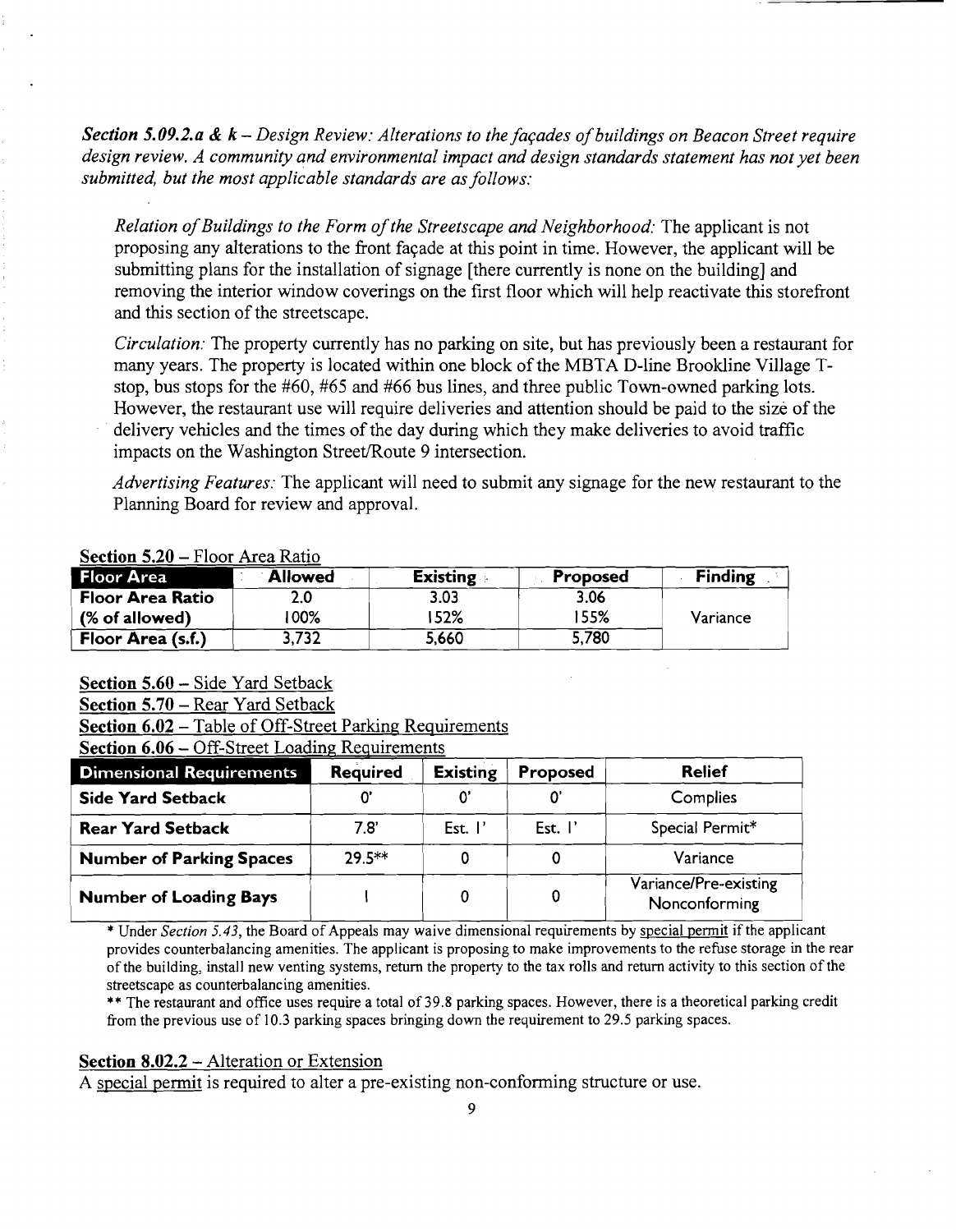#### **Modifications of Board of Appeals Decisions #1883, 2086, 2464, 3629 as needed.**

Ms. Synowiec reported.that the Planning Board was supportive of this proposal. The Planning Board believes the installation of a large restaurant in this location would be a benefit to the Brookline Village neighborhood. The restaurant could potentially serve as an anchor to the business district which will increase pedestrian traffic and thereby create an economic spillover effect benefitting neighboring retail businesses. Although the applicant is asking for relief for up to 189 seats, the restaurant will likely have fewer seats and will only be used at full-capacity when the function room is also in use. Although the Planning Board believes there is adequate public transit and public parking available during peak evening hours in Brookline Village, the Planning Board suggests the applicant may want to rent additional parking from the 10 Brookline Place West and 2-4 Brookline Place garages or have a valet service so as to make parking easier for their patrons who choose to drive to the restaurant. The Planning Board is concerned, however, by the potential impact on circulation at the Route 9/Washington Street intersection caused by large delivery trucks due to the lack of loading bay. There is no metered parking in front of the building, which should prevent double parking by trucks but will not prevent illegal standing by delivery vehicles. Although this is a common condition in Brookline's commercial districts, this particular location is troubling given its proximity to Route 9 and the high traffic volumes at peak hours. In order to prevent circulation issues, the Planning Board does not believe full size delivery vehicles should be allowed at this location from the hours of 7:00-9:00 a.m. and 3:00-7:00 p.m. to avoid conflicts with school and rush hour traffic.

Therefore, the Planning Board recommends approval of the plans by ACVP Design, dated 11/10/11, subject to the following conditions:

1. Prior to the issuance of a building permit, final building elevations and utility plans, indicating all rooftop units and screening, shall be submitted to the Assistant Director for Regulatory Planning for review and approval.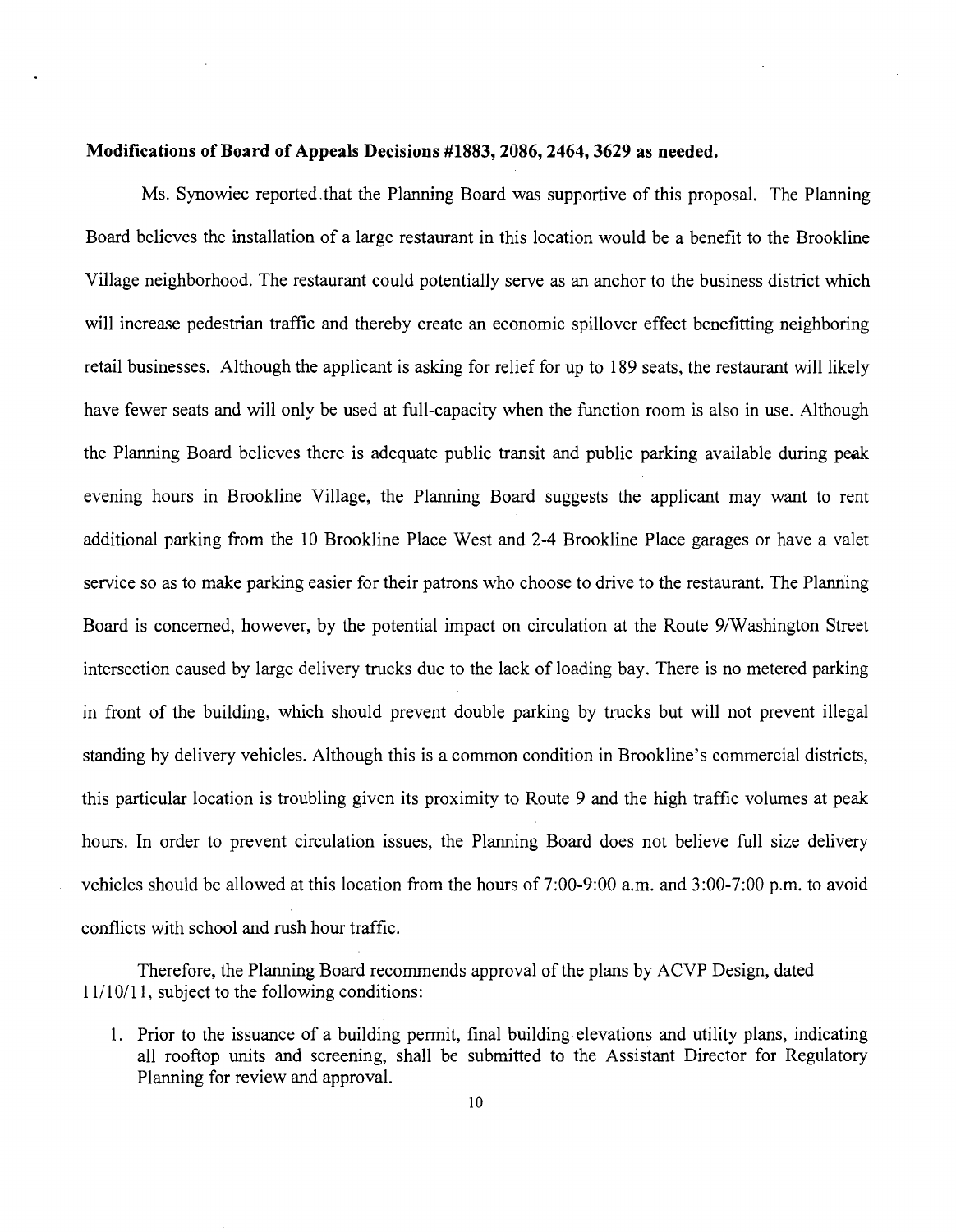- 2. Plans for any and all signage shall be reviewed and approved by the Planning Board prior to installation.
- 3. All refuse shall be stored securely in rodent proof containers. A weekly rodent extermination plan shall be implemented and maintained while the restaurant is in operation.
- 4. The restaurant's management shall implement an employee T-pass program, where management subsidizes at least 50 percent of the cost of monthly subway and bus T-passes for all of the restaurant's employees.
- 5. The building shall be appropriately fitted with an odor control system to ensure neighboring residences are not negatively affected by food preparation odors, subject to the review and approval of the Building Commissioner. All filters shall be appropriately maintained and replaced as needed.
- 6. Prior to issuance of a certificate of occupancy, an engineer shall certify to the Building Commissioner's satisfaction that all of the building's HVAC units and other utilities comply with the Town's Noise Control Bylaw, and all such units shall be kept in good working condition as installed.
- 7. Deliveries for the restaurant by large trucks with more than a single rear axle shall not occur during the hours of 7:00-9:00 a.m. and 3:00-7:00 p.m. No delivery vehicles shall park on Station Street, White Place, Davis Court or Davis Avenue at any time.
- 8. Prior to the issuance of a building permit, the applicant shall submit to the Building Commissioner to ensure conformance with the Board of Appeals decision: 1) a final site plan, stamped and signed by a registered land surveyor or engineer; 2) final floor plans and elevations, stamped and signed by a registered architect; and 3) evidence the Board of Appeals decision has been recorded at the Registry of Deeds.

Board Member Zuroff inquired as to the location of refuse when not in the front of the premises

for pick up. Ms. Synowiec stated that the petitioner has an easement to use the property located directly

below the stairs in the rear of the premises. The Planning Board is satisfied that it is a workable plan.

Chairman Book then called upon Michael Shepard, Building Commissioner, to deliver the comments of the Building Department. Mr. Shepard stated that this is a great building in Brookline Village. The final seat count will be determined by the Building Department, but will not exceed the 189 that the petitioner is seeking. The Building Department will require a construction management plan, which will include: parking plan for construction, hours of construction, hours of deliveries, police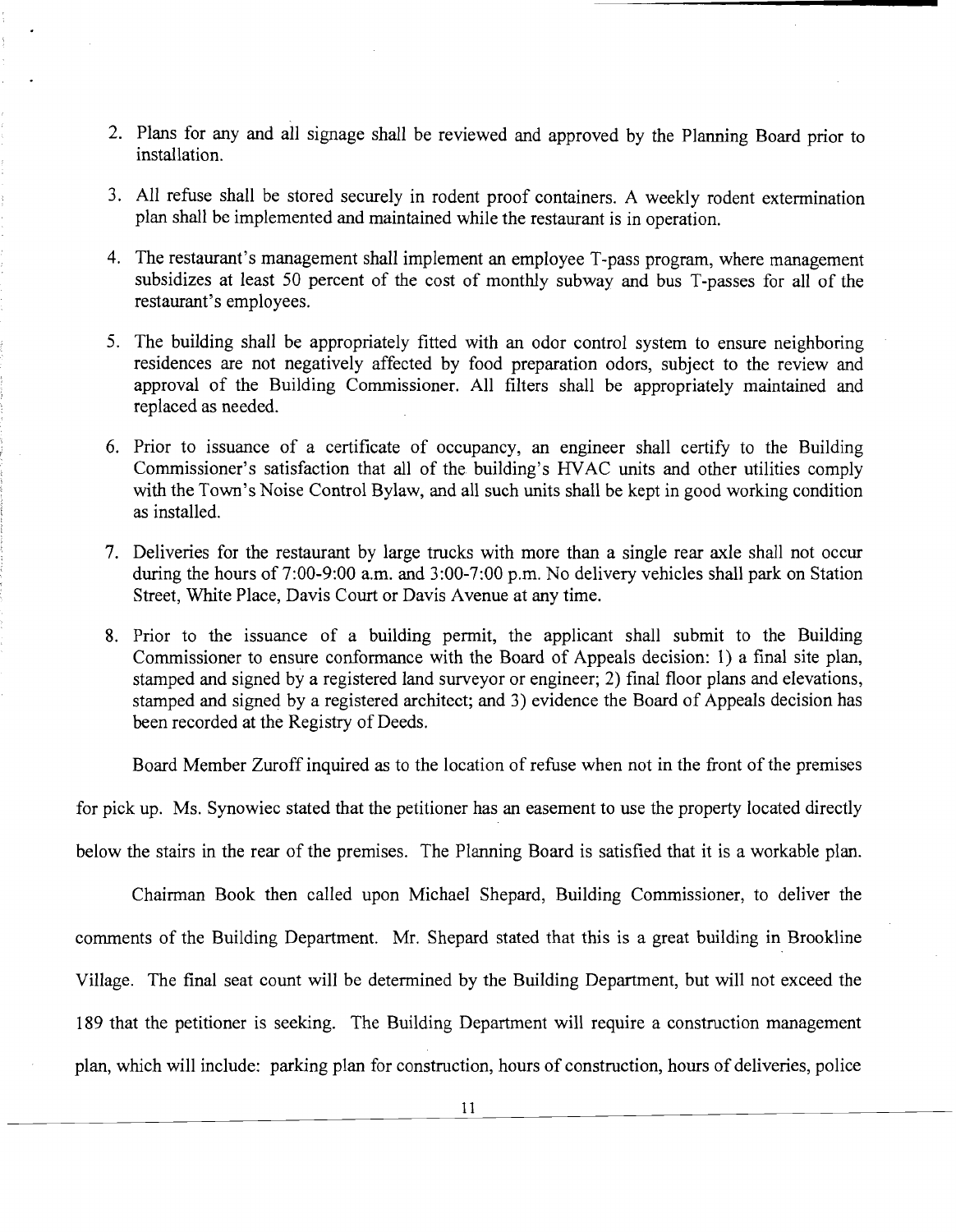details, and location of the construction dumpster. Mr. Shepard reported that the Building Department was supportive of the requested relief and that the proposed addition will make the building safer.

The Board, having heard all the testimony, deliberated on the merits of the application. Board Member Serafin stated that the requested FAR relief is small, but does lead to a more intensive use. This, however, might be what is required to succeed in this space. There is significant parking in the area, especially at night, and the applicant is proposing significant counterbalancing amenities. Board Member Zuroff agreed with the comments by Board Member Serafin and noted that the building· is historically significant, and has been used as restaurant before. Its uniqueness, location, and history support the requested variance. Chairman Book discussed the FAR request under section 5.20 of the bylaw and the variance standards under M.G.L. c. 40A. Chairman Book concluded that because of the uniqueness of the building, a literal enforcement of the bylaw would create a substantial financial hardship and a grant of a variance with respect to the FAR would not cause substantial detriment to the public good or substantially derogate from the intent or purpose of the bylaw. Regarding the request for a relief from the off-street parking requirements under section 6.02 of the bylaw, Chairman Book stated that it important to note the history of the building as a restaurant, the lack of usable area on the property for parking considering the footprint, as well as the proximity of the site to public transportation and public parking. Chairman Book concluded that a special permit could be granted under section 6.02.1.b for 50% of the additional spaces required under the bylaw. He further concluded that because of the uniqueness of the building, a literal enforcement of the bylaw would create a substantial financial hardship and a grant of a variance with respect to the remainder of the additional spaces required under the bylaw would not cause substantial detriment to the public good or substantially derogate from the intent or purpose of the Bylaw bylaw. Regarding the special permit required under section 5.60 for the rear yard setback, the Board found that there are sufficient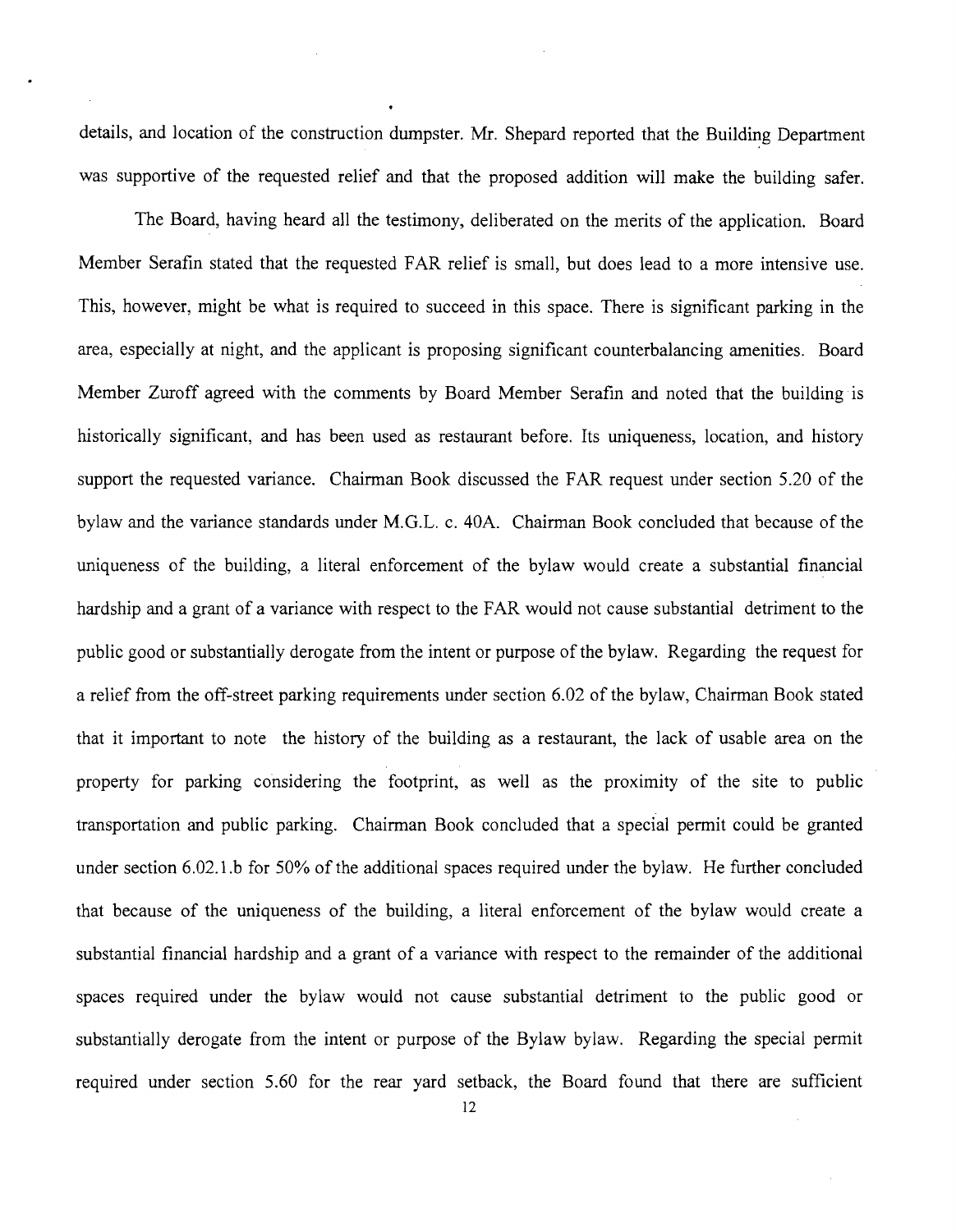counterbalancing amenities to warrant a grant of special permit. The Board also concluded that absence of a loading bay was a pre-existing condition and that no relief under Section 6.06 of the bylaw was required.

The Board then determined that the requirements of M.G.L. c. 40A had been met to warrant the grant variances with respect to the requirements of **Sections 5.20 and 6.02** and that requirements of Section 9.05 had been met to warrant the grant special permits with respect to the requirements of **Sections, 5.09.2a &** k, **5.70, and Section 8.02.2.** The Board made the following specific findings pursuant to said **Section 9.05:** 

- a. The specific site is an appropriate location for such a use, structure, or condition.
- b. The use as developed will not adversely affect the neighborhood.
- c. There will be no nuisance or serious hazard to vehicles or pedestrians.
- d. Adequate and appropriate facilities will be provided for the proper operation of the proposed use.
- e. The development as proposed will not have a significant adverse effect on the supply on housing available for low and moderate income people.

Accordingly, the Board voted unanimously to grant the requested relief subject to the following conditions:

- **1. Prior to the issuance of a building permit, final building elevations and utility plans, indicating all rooftop units and screening, shall be submitted to the Assistant Director for Regulatory Planning for review and approval.**
- **2. Plans for any and all signage shall be reviewed and approved by the Planning Board prior to installation.**
- **3. All refuse shall be stored securely in rodent proof containers. A weekly rodent extermination plan shall be implemented and maintained while the restaurant is in operation.**
- **4. The restaurant's management shall implement an employee T-pass program, where management subsidizes at least 50 percent of the cost of monthly subway and bus T-passes for all of the restaurant's employees.**

13